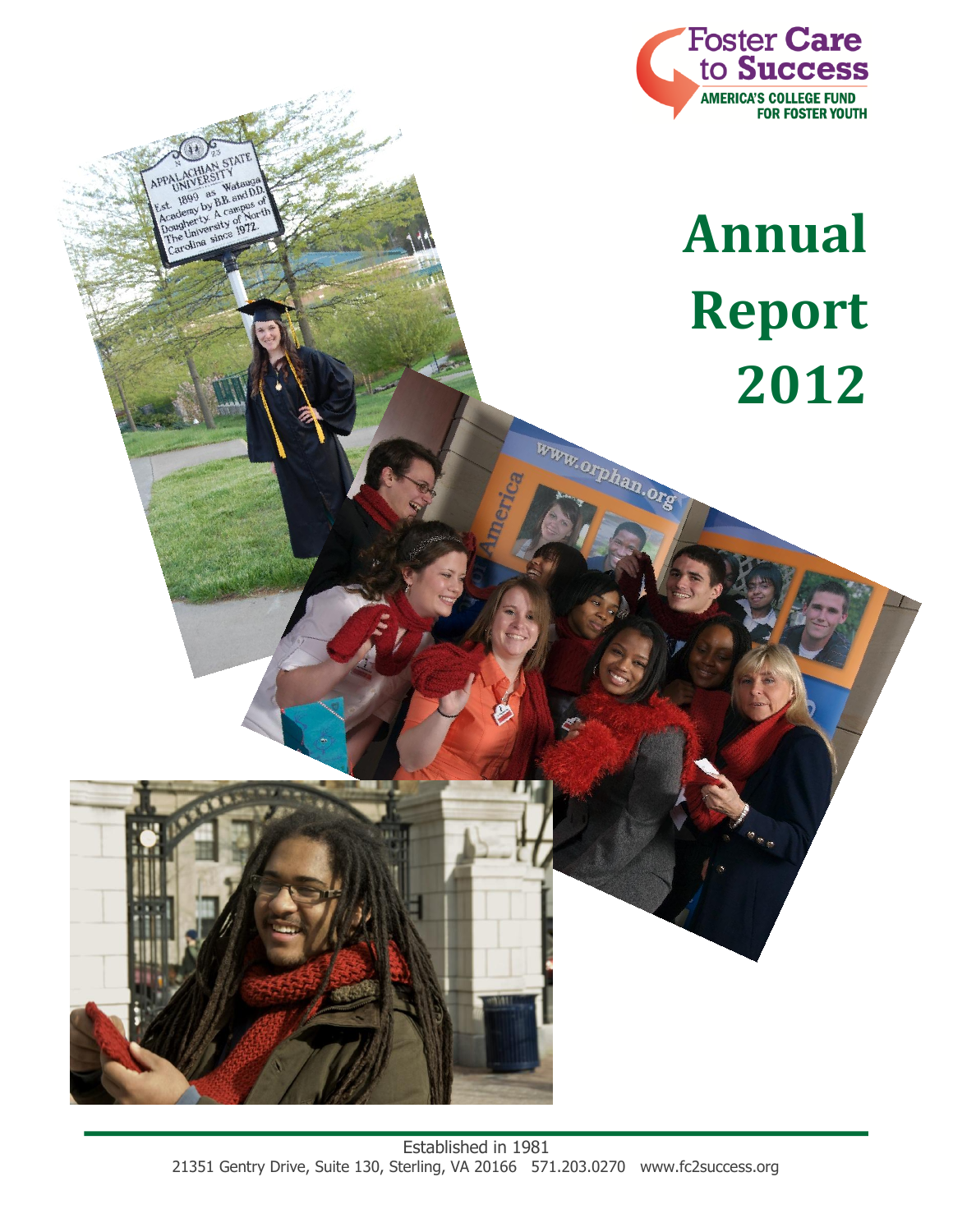

## **Letter from the Executive Director**

Every day Foster Care to Success (FC2S) has the honor of working with young people across the country who have hopes, dreams and goals that are much bigger and bolder than I had at their age. Being in foster care doesn't define them; they are determined to pursue careers, raise families, and help change their communities and the world for the better.

The 3,800 students in our program are navigating their transition from high school to college, from foster care to independence, and from the campus to the workforce. They are emerging into adulthood in turbulent times, and at FC2S we feel a sense of urgency to help them make the best decisions they can and find the path that is right for them.

Each student is on a journey, whether they want to be a teacher, a plumber, a social worker or an airplane mechanic, and we need to help them succeed. FC2S is committed to helping them, and to being a catalyst enabling others to be part of their journey. Our volunteer coaches, donors and foundations invest time and money because they believe each student is important and that our programs, including educational grants, scholarships, coaching and care packages, truly make a difference.

Across the country, every state, hundreds of groups and thousands of individuals are working on behalf of foster youth. We are proud to be one of them - the nation's oldest, largest and most comprehensive organization with the sole mission of helping foster youth transition to successful adulthood through education.

Please take this opportunity to learn more about FC2S and meet some of our students as we celebrate our accomplishments from 2012.

Eileen Mc Cappres

Eileen McCaffrey Executive Director

[www.FC2Success.org](http://www.fc2success.org/) [www.Facebook.com/fostercaretosuccess](http://www.facebook.com/fostercaretosuccess) [www.Twitter.com/fc2success](http://www.twitter.com/fc2success)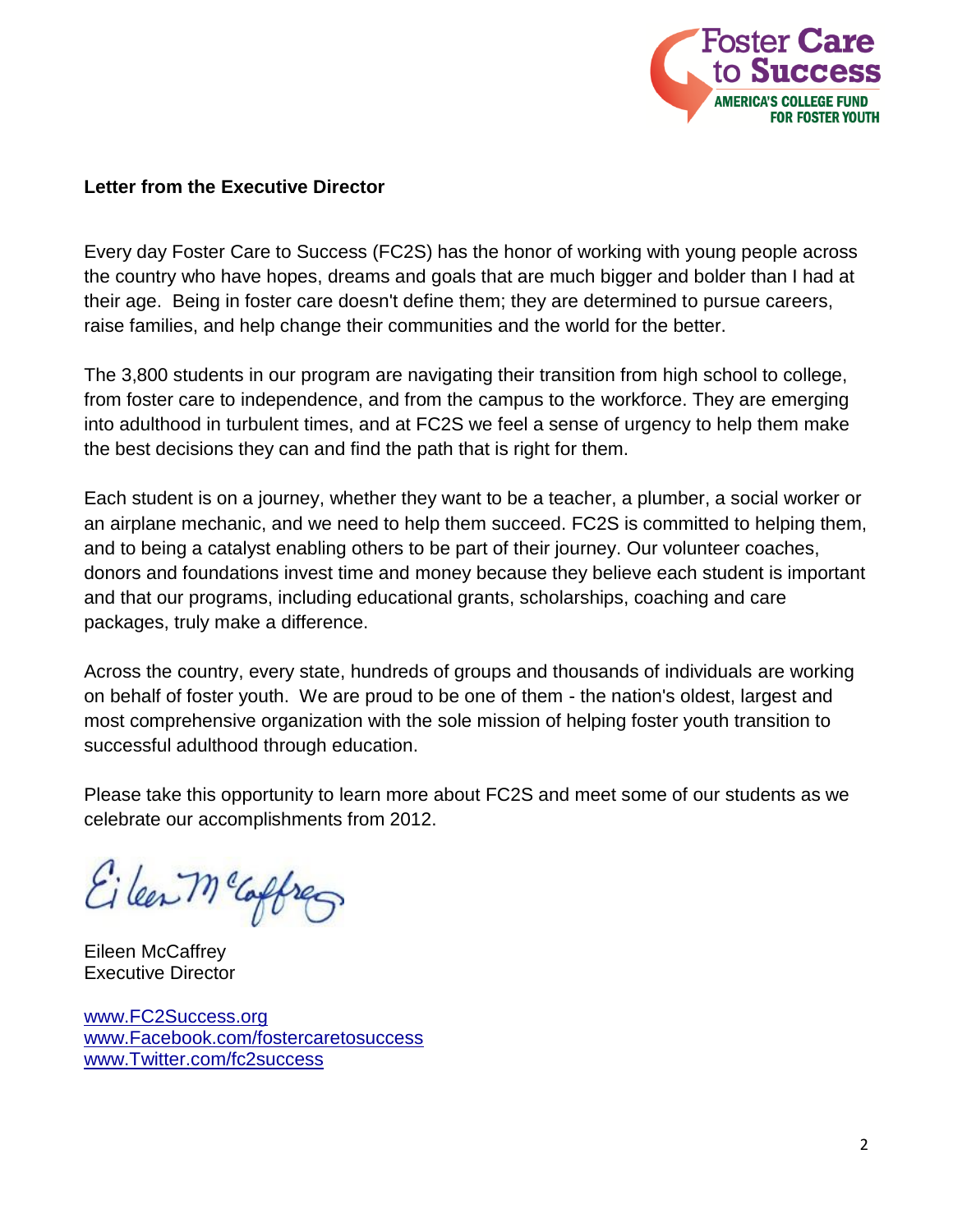# **A Day in the Life**

*I'm so happy to hear from you. What classes are you taking this semester? When are you planning to meet with your advisor? Who looks after your son while you are in class? Where are you staying when the dorms close for winter break? Let's plan to talk again soon – I'm going to call you next week.*

These are just a few of the conversations you're likely to overhear on any given day at Foster Care to Success. Our staff wear many "hats" as they interact with students, serving as sounding boards to help them make good choices, as trusted advisors who can help them think about how they're going to achieve their educational goals, and most of all, as caring adults who will listen and offer unconditional support.

Each year, FC2S programs serve thousands of students who are working towards a credential or degree. Because of their involvement with the foster care system, they are likely to face additional challenges on their path to adulthood. FC2S staff gets to know our students and understands both their strengths and needs. Our staff and volunteers are trained to assist them with navigating obstacles they are likely to encounter and to provide the strategic supports and guidance needed by young people to succeed in the education or training program of their choice. Our communication with students maximizes technology and uses social media outlets so that we are able to offer individualized support. The regular and ongoing contact often makes the difference between student failure and continued progress towards academic and personal goals.

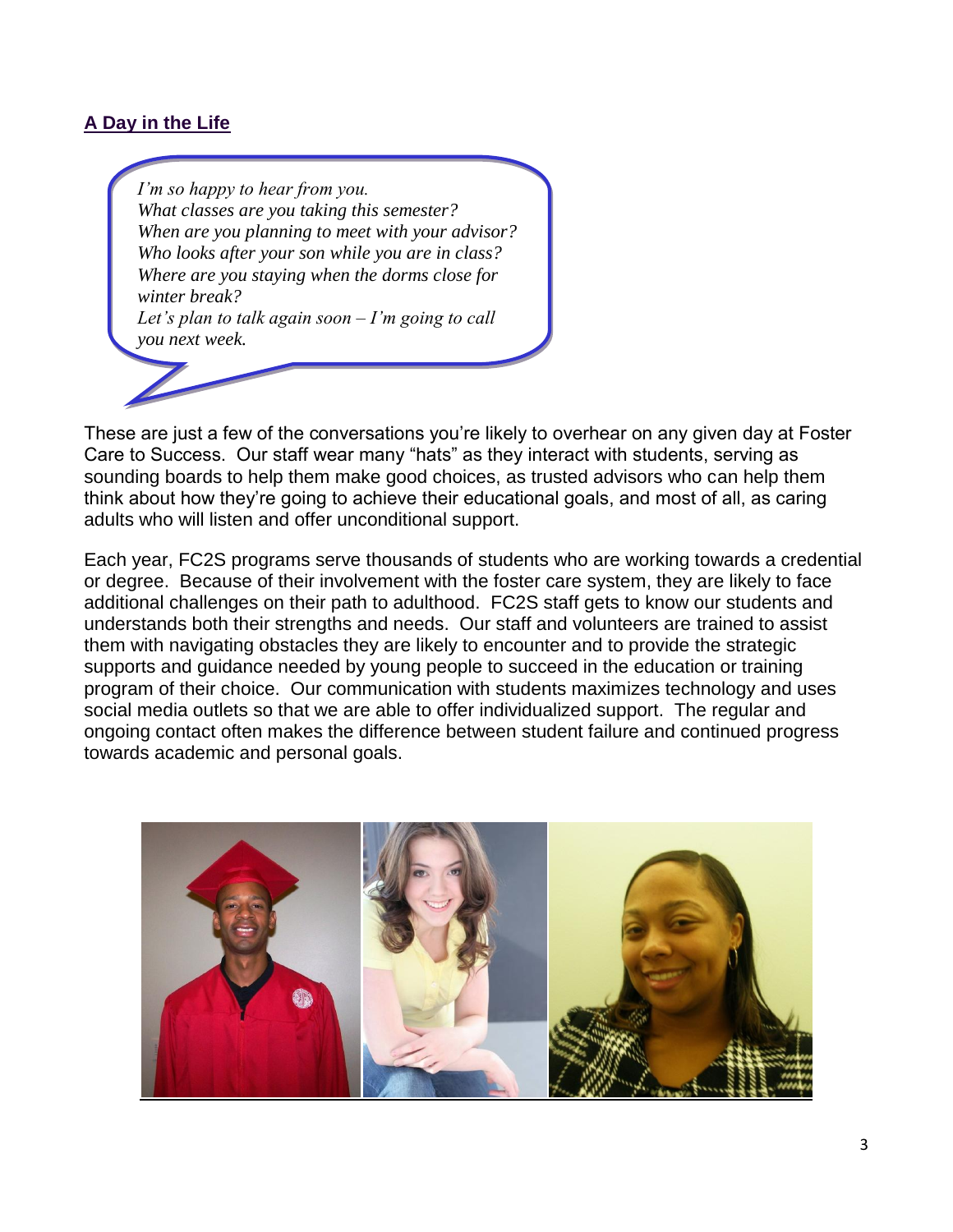# **Foster Care to Success Programs:**

## **Education Training Vouchers (ETV):**

The Education and Training Voucher Program is a federally funded program for foster youth and certain adoptees, that provides needed funding and support so they can attend college or a training program.

In 2012, FC2S partnered with nine states to administer over \$11 million in federal ETV funding and provide support services to 3,800 students.

Alabama Department of Human Resources Arizona DES, Division of Children, Youth and Families Arkansas Department of Human Services Colorado Department of Human Resources Maryland Department of Human Resources Missouri Department of Social Services New York State Office of Children and Family Services North Carolina Division of Social Services Ohio Department of Job and Family Services

## **Private Scholarships:**

Since 1991, FC2S has awarded \$13 million in scholarships to FC2S students. In 2012, 441 students received scholarships totaling \$1.5 million. Our scholarships are funded through donations from individuals, foundations and corporations; please see the last page of this document for a partial listing of Bronze, Silver and Gold level donors. We are grateful to Casey Family Programs for our partnership on behalf of foster youth since 2000.

# **Reach USA - Student Support Programs:**

FC2S administers Reach USA Programs for the states of North Carolina and Missouri. These comprehensive support programs provide youth who have been in foster care with academic, career and personal support and grants to attend state colleges and obtain the skills needed to



contribute to the state's economy as educated workers. Reach USA programs are state-funded grants for post-secondary education specifically for teens in and adopted from foster care.

 *NC Reach:* In 2012, 412 foster youth and adoptees in public community colleges and state universities received nearly \$1,978,412 from the NC Reach Program.

 *Missouri Reach:* In 2012, 34 foster youth and adoptees in public community colleges and state universities received \$236,568 from the MO Reach Program.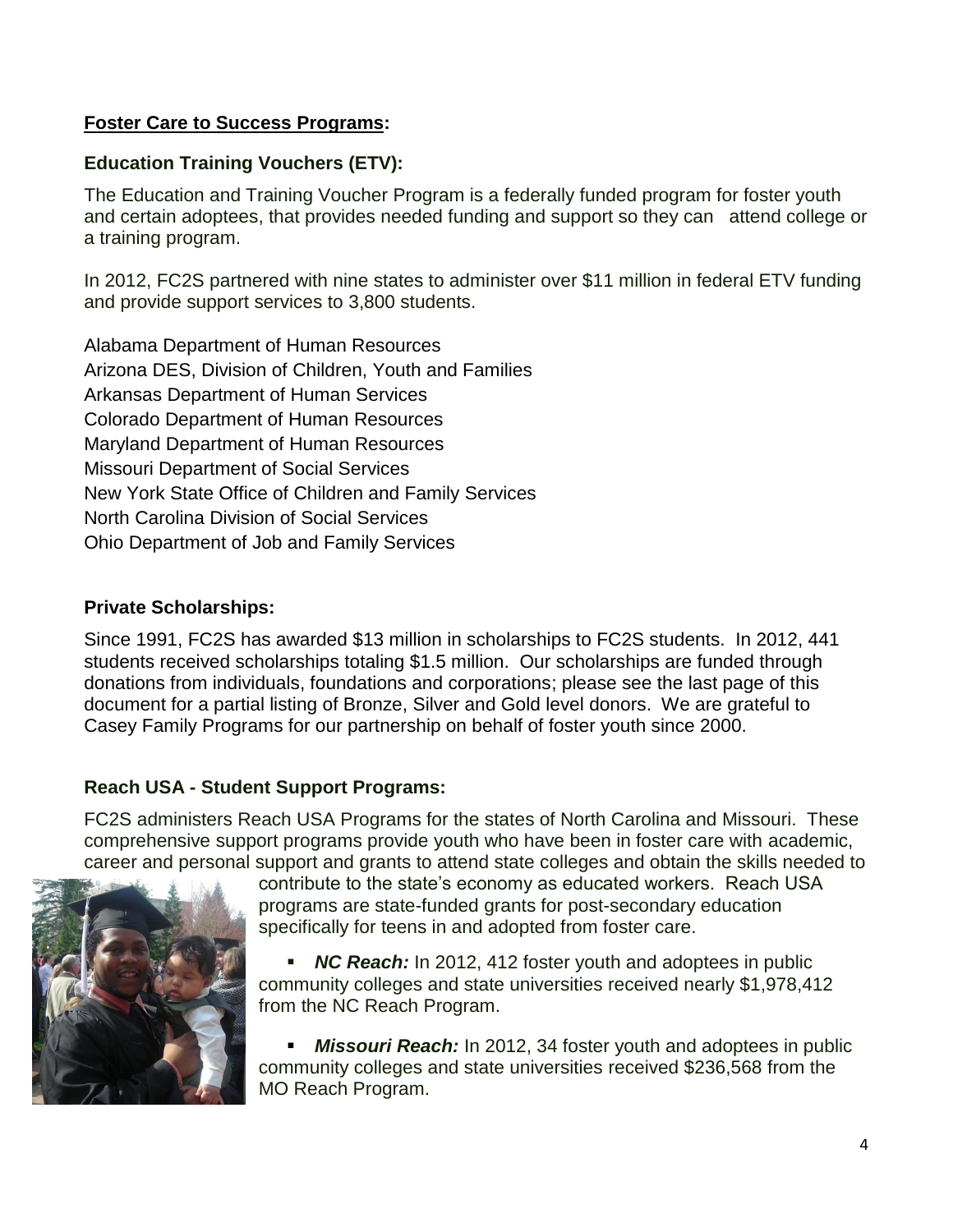# **InternAmerica:**

In 2012, 19 students came to Washington, DC, as part of InternAmerica, a competitive program that places young people in internships in corporate offices, non- governmental agencies and Congressional offices on Capitol Hill each summer. While in Washington, students participated in a series of workshops to facilitate their transition from student to young professional.

Additionally, through outreach to our ETV students and scholarship recipients, FC2S provided resources and information to more than 2,000 young people nationwide to help them find internship opportunities in their local communities.

# **Care Packages:**

Annually, FC2S sends thousands of care packages filled with necessities and small gifts to college students across the country. This program is underwritten by corporate donors, foundations and volunteers, who provide the contents, fill the boxes at local volunteer events, and write cards to students. Each February, as part of this program, FC2S sends every eligible student a handcrafted red woolen scarf to provide tangible evidence of the warmth and caring of the wider community. These scarves are handmade by the hundreds of volunteers who participate in the *Red Scarf Project.*.

In 2012, FC2S hosted three care package events and sent more than 7,500 packages to our students.

# **Mentoring and Support:**

FC2S has been mentoring young people since 1981. Our Academic Success Program engages a cadre of trained volunteers to provide students with the encouragement and guidance they need to be successful. Academic Success coaches are matched with students and take an interest in their lives to help them make the most of the educational opportunities that are available to them.

# **2012 Accomplishments**:

- Administered funding and provided support to 3,500 students enrolled in Education and Training Voucher (ETV) Program through monthly phone calls, weekly emails and text messages, as well as on Facebook and Twitter;
- Offered funding and intensive coaching to 441 students enrolled in the Scholarship Program;
- Sent more than 7,500 care packages to the students served by our programs;
- Launched an online campaign, including a new website and social media presence, to raise awareness about FC2S and issues surrounding foster youth in post-secondary education;
- Hosted students in Washington, DC for our InternAmerica Program in which 19 students had summer internships in Congressional offices and at organizations, such as the American Bar Association and the Small Business Administration.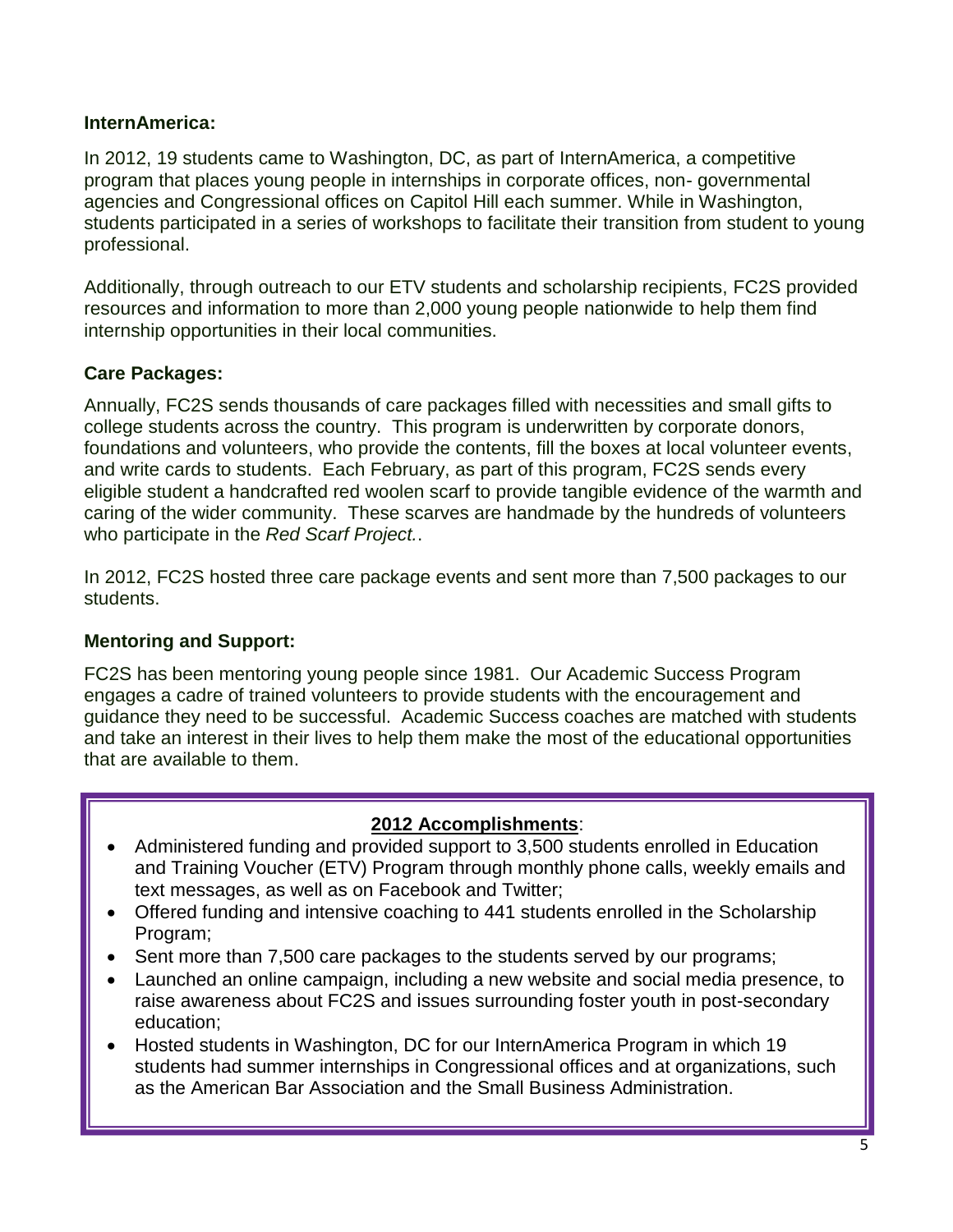#### **In the Words of our Students:**

*With your support, I was able to achieve my dream of studying abroad in France. As a Stanford Government Environmental Policy fellow, I interned with BIO Intelligence Service (BIO), an environmental consultancy in Paris. At BIO, I worked on projects such as waste prevention, decoupling policies, and publication design for EU and UK public institutions. I am extremely appreciative of all of the support I have received from Foster Care to Success and Stanford University, and I encourage foster youth to travel abroad. ~ B.K., Stanford University*

*I decided that I wanted to pursue stenography as a career but I didn't really* 

*have any idea what I was getting into when I started. The training involved isn't easy – only 4% of people who start these programs actually end up finishing. It was so much work and I had to give up just about everything outside of school just to stay on top of my assignments. My grades were not that good and there were days when I was so discouraged. But no matter how bad things got, I knew that I could always count on my ETV coordinator. Talking with him reminded me why I was so determined to finish this program. ~ R.L., University of North Carolina, Greensboro*

*I was a Foster Care to Success student from August 2008 to June 2012.*

*A year ago, I accepted a job as a behavior interventionist for a counseling service, where I work in a school setting with autistic children and children with emotional/behavioral disturbances.*

*During lunch in the school's faculty room, I got to know a group of women who call themselves "The Lunch Ladies." One day, the topic of college came up, and I mentioned that I had been in foster care in New York State for five years. One of the Lunch Ladies mentioned that she takes part in a special volunteer project in which she knits red scarves to send to foster care youth in college. I could hardly believe it – I had received several of these scarves while I was in college at St. Bonaventure!* 

*I became a little emotional as I shared my story. For all I knew, this coworker could have been the very woman who knitted one of cherished red scarves that ended up around my neck! Receiving these care packages was often the highlight of my semester. I fumbled an awkward thanks to this woman and wished that I had the words to convey how much these scarves meant to me.*

*I hope that my co-worker as well as your many FC2S volunteers understand how deeply grateful I am for their thoughtfulness and compassion. Let my story be a reminder to you about how important your work is and that even the smallest act of kindness – like knitting a scarf for a stranger – can make all the difference. ~P.P., St. Bonaventure University*

*Let's just say that getting to this point in my life hasn't been easy. I transferred to college after a couple of semesters in community college. For lots of different reasons, I didn't do well. In fact, I had such an awful semester that I was academically dismissed. That was bad but what made things even worse was that I had to move out of my dorm room. I went from not even thinking about my housing to being homeless. I had no idea what to do and felt like my world was falling apart. Fortunately, I called my ETV Coordinator and told her what had happened. She helped me get through the immediate crisis of losing my housing and then we worked on a plan to get me back into school. ~ S.N., SUNY Brockport*

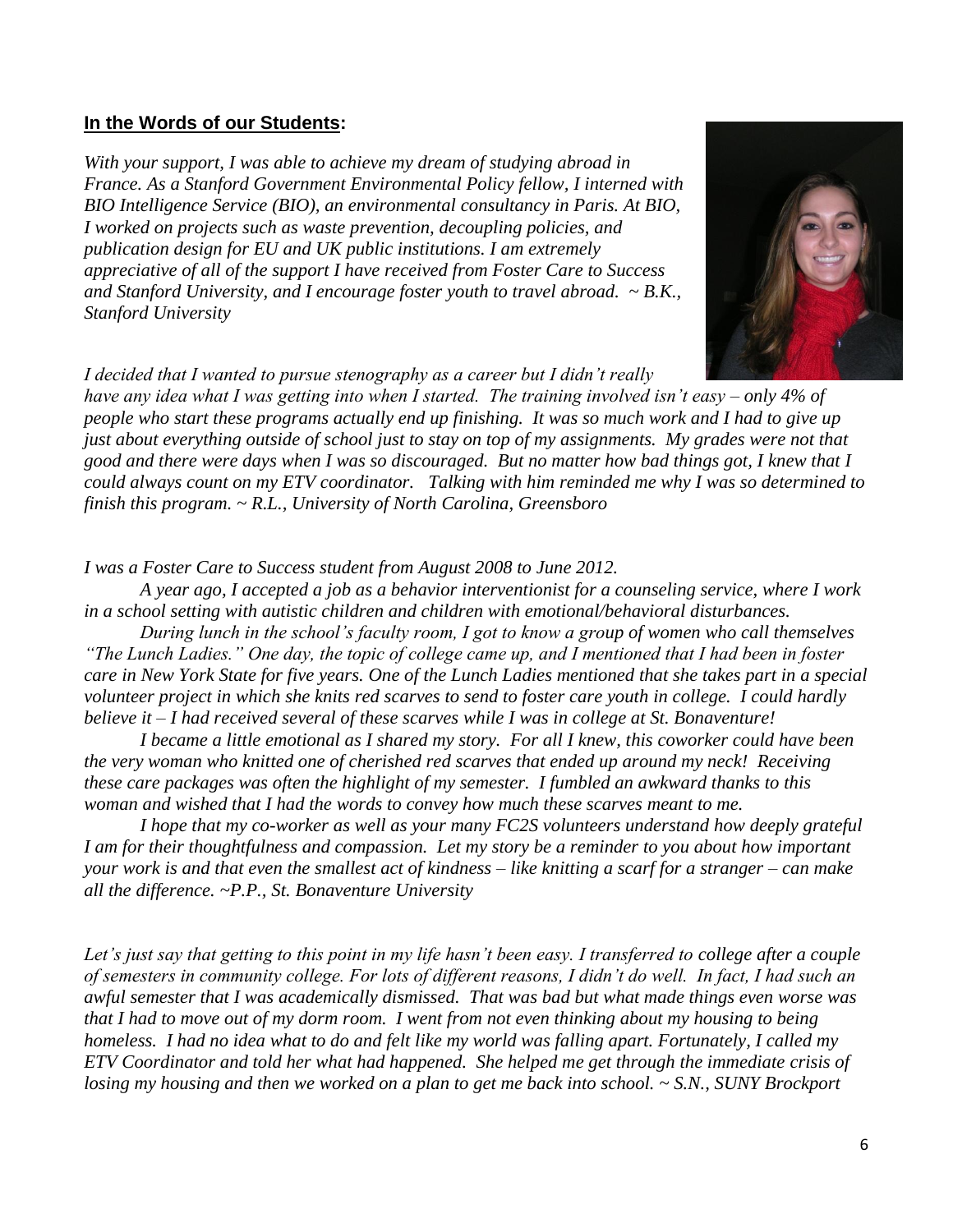

*I've had to work harder than I ever have before but it's been worth it. I recently turned 23 and am no longer eligible for ETV. But I'm ok – I just had my best semester ever and I'm proud to say I got my associate's degree in May. I can honestly say that I don't know where I'd be if Foster Care to Success hadn't been there to help me. ~R.B., Merritt College*

# **In the Words of our Staff:**

*When people ask me what I do for a living, the "short answer" is that I work with foster youth who are in college. But there's actually so much more to what I do. As an ETV Coordinator, I have the opportunity to get to know our students and help them succeed in school. Because each of our students is unique, developing relationships with them is critical to being able to do my job well. By understanding their strengths and challenges, I'm better equipped to help them get what they need. And while we focus on education, my role is to support them with making decisions that will positively affect their futures. And the best part is that I know this program makes a real difference! I can't think of anywhere I'd rather be.*

## **In the Words of our Corporate Partners:**

*Foster kids going off to college are excited but also alone... They lack the family structure and support that most of us have and take for granted. Working with FC2S, ExxonMobil gets an opportunity to let these students know that someone cares, that someone wants them to succeed... It's sending a warm hug by mail that goes both ways! ~Lys Stalker, ExxonMobil*

*Alliant Credit Union and the Alliant Credit Union Foundation have been proud to support Foster Care to Success (FCS), and their important work on behalf of former foster children. FC2S has a long and impressive record of helping to transition youth from foster care to productive, fulfilling adulthood, consistent with Alliant's commitment to promoting economic empowerment and self-sufficiency. ~David Mooney, President/CEO, Alliant Credit Union*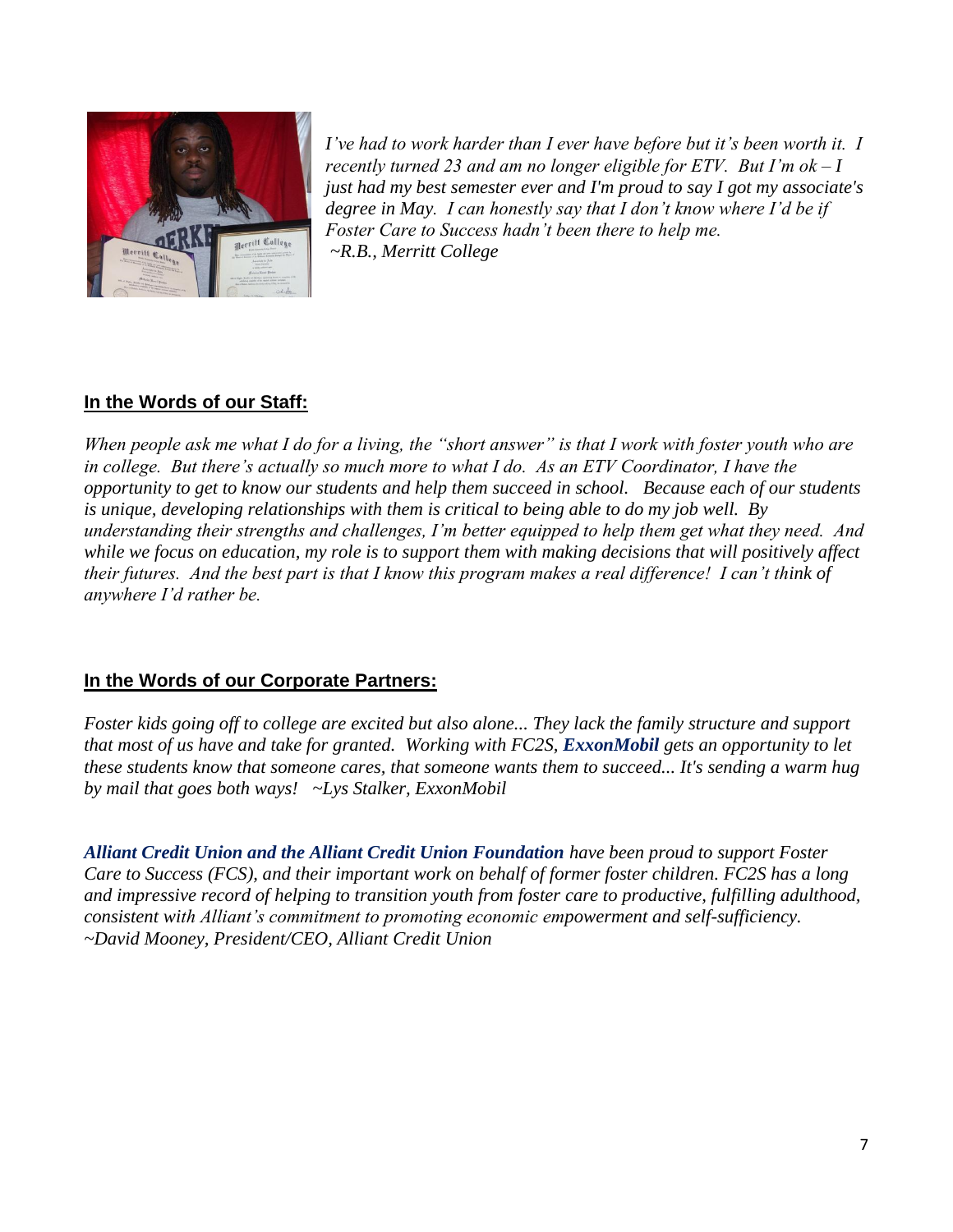# **Audited Financial Information:**



| <b>Revenue</b>                  |              |
|---------------------------------|--------------|
| <b>Contributions and Grants</b> | \$2,526,498  |
| <b>Program Service Revenue</b>  | \$11,112,218 |
| <b>Investment Income</b>        | \$149,681    |
| <b>Other Revenue</b>            | \$22,500     |
| Total                           | \$13,810,897 |

| <b>Expenses</b>        |              |
|------------------------|--------------|
| <b>Direct Services</b> | \$13,572,271 |
| <b>Management</b>      | \$100,664    |
| <b>Fundraising</b>     | \$11,187     |
| Total                  | \$13,684,122 |